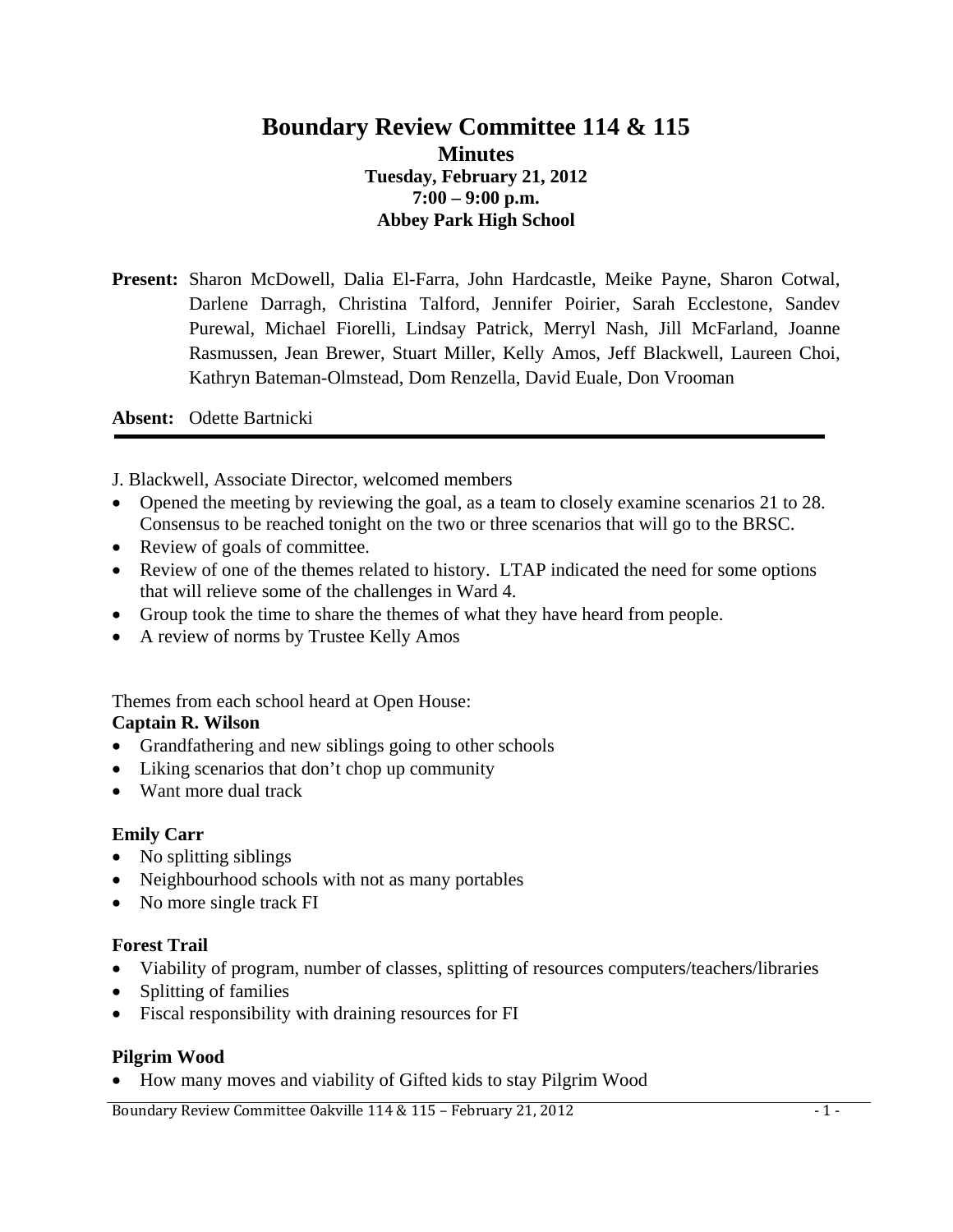- Asked if culture would be welcoming to FI
- Process too rushed
- Keep community school
- Maximize dual track around ward
- Parents want policy to protect English tracks within dual track schools

# **West Oak**

- Grandfathering, resources
- Would culture be accepting of a new program in a school.
- Concern. Wish we weren't in the accommodation situation / Grandfathering / keep as neighbourhood school

## **Palermo**

- Parents who were at Lorne Skuce originally were promised they would graduate at Palermo. Don't want to move again.
- Grandfather their sibling
- Want it to be a dual track community school for the Palermo boundary. 71% of Palermo students live in the Palermo boundary (English and French) and 29% live in the CRW and Emily Carr boundaries (FI)
- Votes for Palermo to become STFI coming for the most part from non-Palermo boundary residents (Heritage Glen, Emily Carr, and CRW boundaries)

# **Heritage Glen**

- Want to remain English and not have dual track. Worried about FI uptake
- Want policy providing caps to FI, Ministry intervention

## **Abbey Lane**

- Number of moves, positive feedback for dual track
- Policy scope issue, more dual tracks

## **Issues staff heard:**

- Concern of moving regional program / should they be part of a boundary revue
- Comment from Palermo lived in same house for many years and have had number of moves
- Program viability robust numbers in both programs
- Tremendous volume, some contradicting some not
- Remember we don't want to come back in 2 or 3 years
- Most emotive concern number of moves
- Grandfathering and viability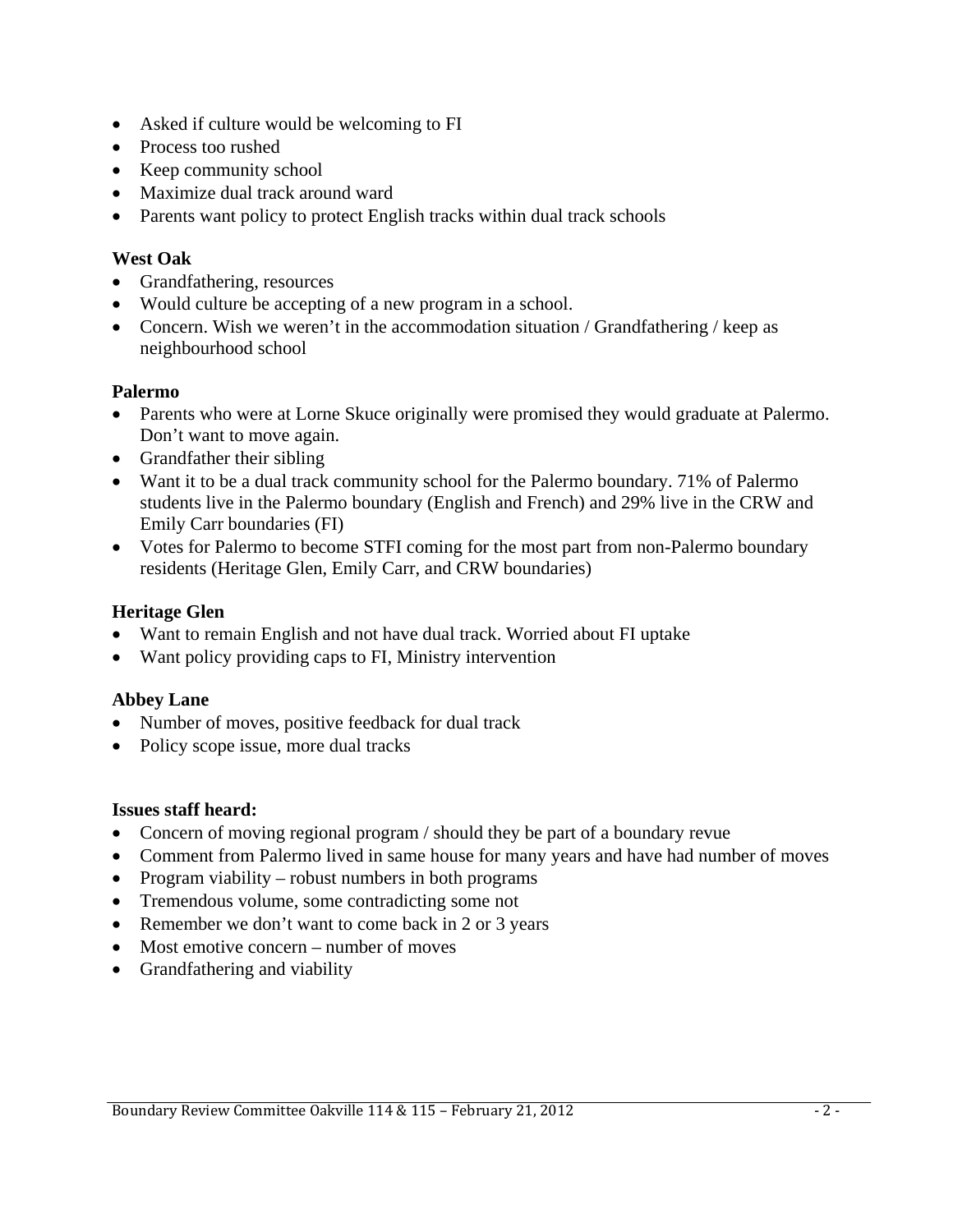#### **Planning shared quick data from feedback**:

Not all feedback was input and it was emphasized that these numbers DO NOT REPRESENT a vote.

| Abbey Lane32<br>Capt R Wilson20<br>Emily Carr5<br><b>Forest Trail 136</b><br>Heritage Glen53<br>Palermo 38<br>Pilgrim Wood36<br><b>West Oak24</b><br>Other/blank 21 | French Immersion 171 | Scenario Support<br>$#18$ 137 (37%)<br>None  89 (many didn't support<br>any scenario but pro ST FI)(24%)<br>Different scenario11 (13%) |
|---------------------------------------------------------------------------------------------------------------------------------------------------------------------|----------------------|----------------------------------------------------------------------------------------------------------------------------------------|
|---------------------------------------------------------------------------------------------------------------------------------------------------------------------|----------------------|----------------------------------------------------------------------------------------------------------------------------------------|

Prefer ST FI............................142 (39%) Prefer Dual Track...................50 (13%)

Keep sibs together..................82 (22%) Request Grandfathering .........63 (17%)

Don't move Gifted .................21 (6%)

Common Themes / Concerns:

- Many in support of 18 proposed a variation with only 1 dual track South of Upper Middle
- Many people seemed in favour of Palermo ST FI, a lot seemed to have come from Heritage Glen PS
- Process/Timing concerns were raised
- Questions about the data/projections/FI uptake were common
- Dual track feasibility / Split Grade concerns came up regularly
- FI Program startup costs were a concern
- Not moving Gifted kids
- Not wanting kids moved that had already been at FT, Lorne Skuce then Palermo
- Childcare space was a common concernChild care with working children and different school times

Ready to look at Scenarios 21 – 28:

- Not a vote, looked at criteria BRC established and criteria comments in feedback. Planning sent out scenarios  $21 - 25$  last week
- Scenario 26-28 worked on today (Tuesday)
- Foolscap pages with grade breakdown for all scenarios
- Never the intent to overload Heritage Glen in Scenario 21.

**Break** for people to study new scenarios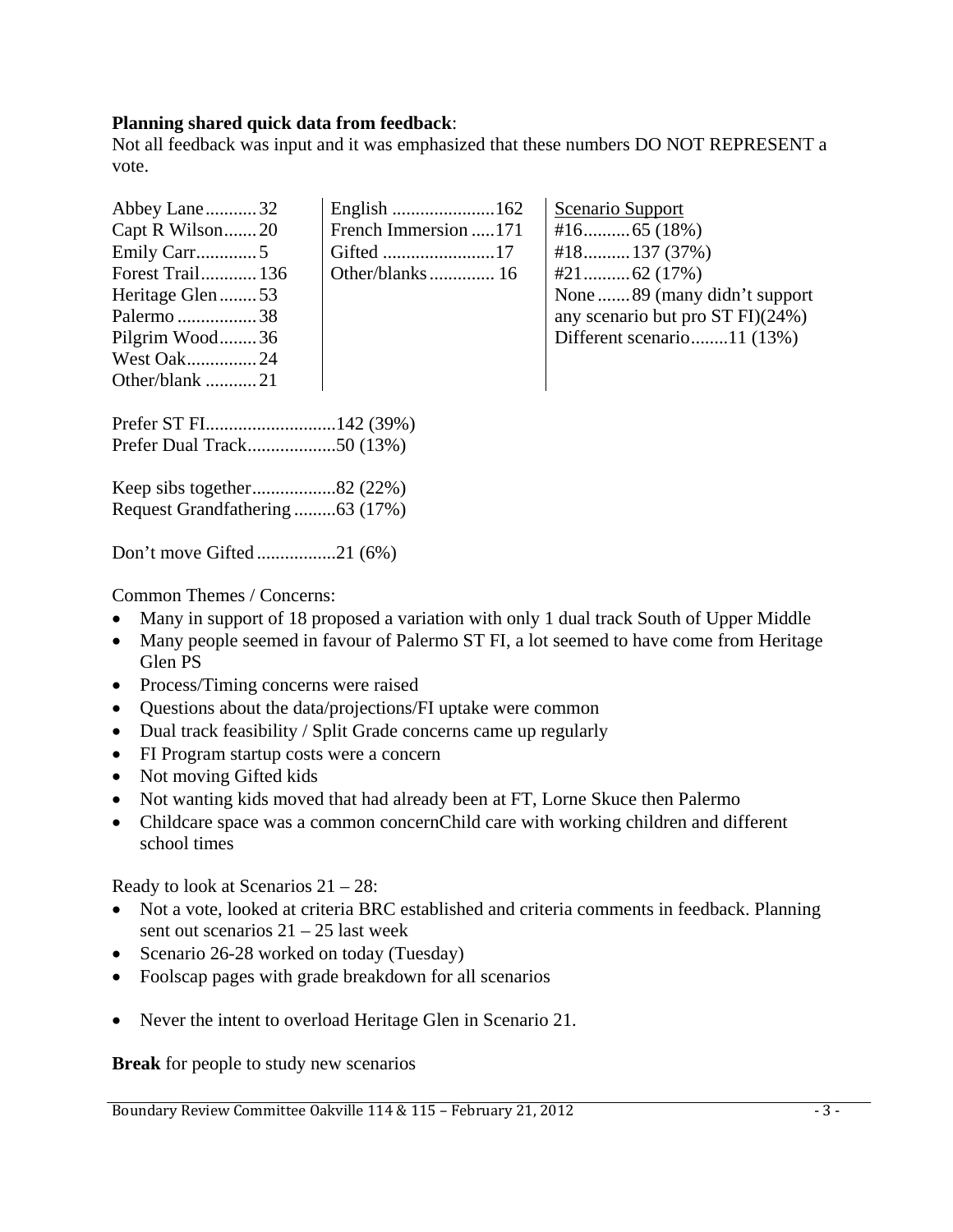## **Scenario 26**

1 single track FI (Forest Trail), 3 dual track (Heritage Glen, Palermo, Pilgrim Wood), 4 single track English (Abbey Lane, Captain R. Wilson, Emily Carr, West Oak)

- Direct result from member of BRC
- Scenario 18 & 21 combined with FI starting 1-3
- Northwest corner of Palermo boundary moves to Forest Trail for FI

## **Scenario 27**

6 dual track (Captain R. Wilson, Forest Trail, Heritage Glen, Palermo, Pilgrim Wood, West Oak) 2 single track English (Abbey Lane, Emily Carr**)** 

• Like 16 but Spec Ed left at Pilgrim Wood, want them left alone

#### **Scenario 28**

7 dual track (Abbey Lane, Captain R. Wilson, Forest Trail, Heritage Glen, Palermo, Pilgrim Wood, West Oak), 1 single track English (Emily Carr)

- Similar to 16 but Abbey Lane becomes dual track
- Spec. Ed stays at Pilgrim Wood

# *Remaining Scenarios*:

## **Scenario 23**

**Positives** 

- Similar to 22, own homes reduced areas of Palermo to go to Heritage Glen
- 4 FI in four corners
- Program viability
- Not chunk of kids bused northwest corner to southwest
- Most of the chopping of Palermo is okay with 13 portables, keeps community in tact ( if CRW has 10 portables is that fair. Won't upset too many parents)
- Jeff clarifies that juggling portables at 10 is over utilized
- Children in carved up section should go to same school

# Challenges

- Viability of FI at Pilgrim Wood
- Sped program moved out of Pilgrim Wood
- People in north Palermo being sent to Heritage Glen not given voice
- By carving up that pocket does not look good
- Palermo is over utilized
- A neighbourhood does not get community school (Forest Trail)
- Palermo numbers go too high further out.

- Q. There are schools in Halton with low numbers for dual track  $-3$  schools in same neighbourhood in Burlington are viable with splite classes / same teacher teaches both French and English at one - why can't we have that in Oakville?
- A. Want to ensure we open a program that will be sustainable for all our students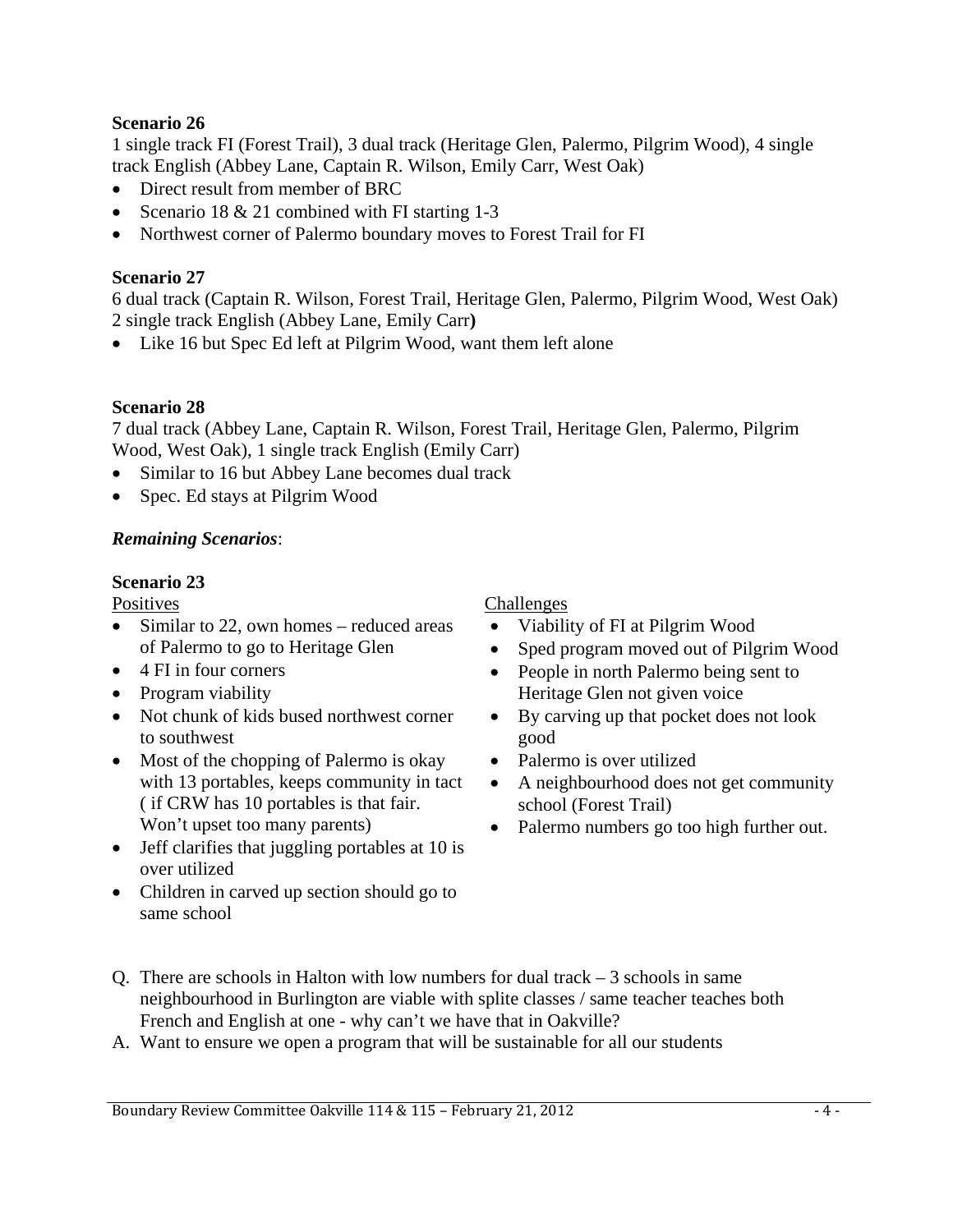# **Scenario 22**

Positives

- Movement of gr 1-3 minimizes displacement
- More balance enrollment
- FI option in 4 corners of ward
- Doesn't put Heritage Glen over capacity

# Challenges

- Possibly split siblings
- Single track school does not offer neighbourhood school
- Palermo kids moved to Pilgrim Wood (distance)
- Heritage Glen and Pilgrim Wood will not like this.
- No policy to protect enrolment balance and program numbers
- Q. Is Gr 1-3 a positive or a negative?
- A. Reduces number of moves for kids who have already moved. Does not address Grandfathering.

# Comments:

- If 95% of parents choose FI, why stop their right to enrol in FI?
- Dual track can run English out of school
- 250 students don't live in Palermo boundary, hearing from FI people who live in Emily Carr and CRW who don't want to move. Palermo community is fine
- If numbers change in 2 or 3 years could those moved out have the option to move back in?
- Hard to do projections with only 2 years history. Can it be said that if Palermo hits 12 portables, the townhouses at the top would be moved out then?

# **Scenario 24**

**Positives** 

• Same as 23 but regional program stays at Pilgrim Wood

# Challenges

- Over utilization 5 years down the road
- ELD gets moved to Abbey Lane because they are short term programs

# **Scenario 25**

**Positives** 

- Improvement in West Oak and Forest Trail boundaries modified to natural boundary using West Oak Trail and Proudfoot as boundaries
- Alleviates most of pressures but overutilization at Heritage Glen in the short term

# Challenges

- Emily Carr split into 3 schools
- Palermo community split
- Forest Trail kids moved to too many areas
- West Oak FI will go overtake English
- Abbey Lane under capacity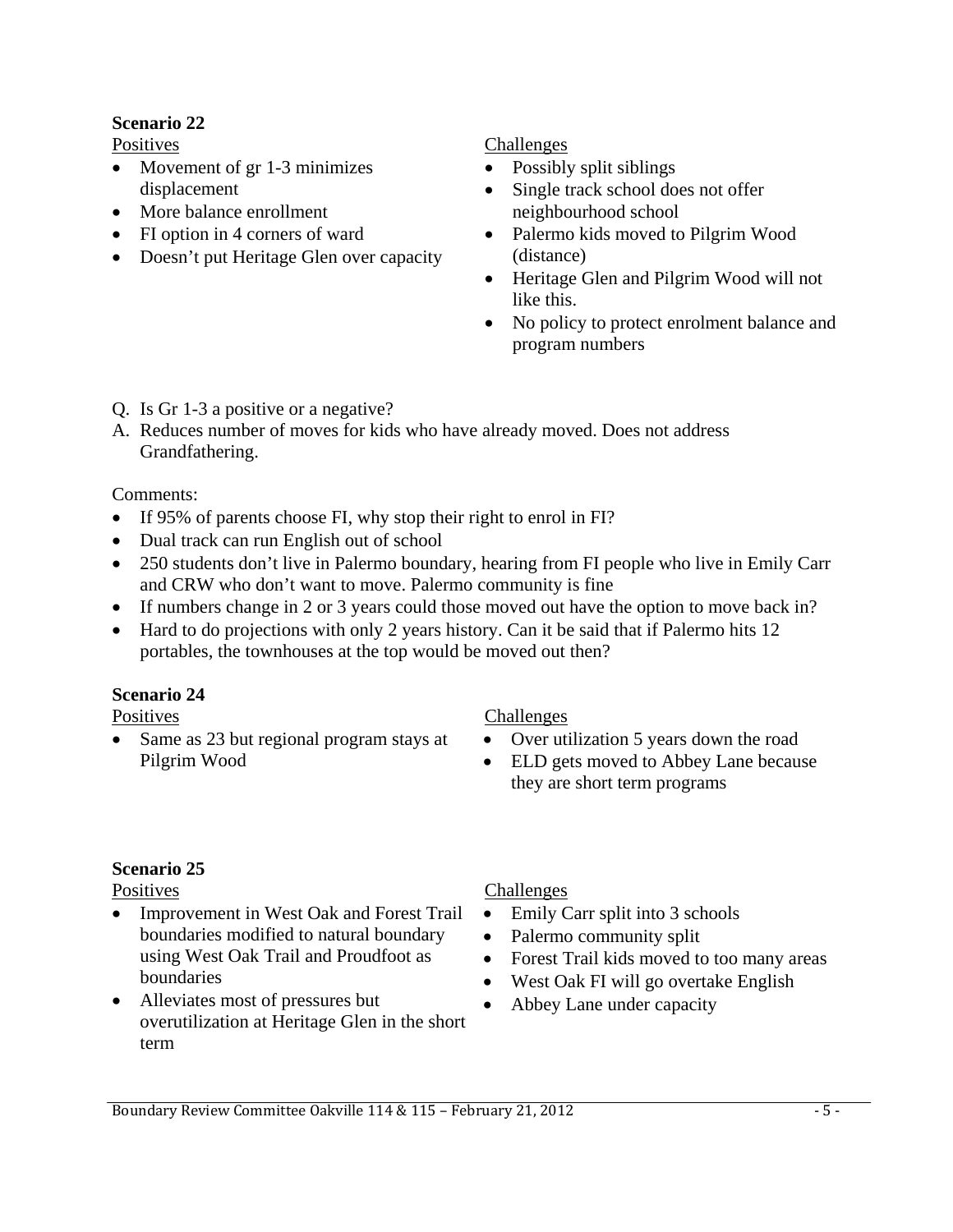# **Scenario 26**

**Positives** 

- Combination of 18 & 21
- Less student movement
- Program viability
- Can we give more to Forest Trail

#### Challenges

- Pilgrim Wood over utilized
- Can Pilgrim Wood boundary come further south
- Doesn't meet community schools criteria
- FI boundaries don't work for West Oak, CRW as a community school, or northwest boundary of Palermo
- A community still doesn't get community school

# **Scenario 27**

**Positives** 

- Same as 16 as Pilgrim Wood keeps Gifted
- More natural English boundary for West Oak

## Challenges

- Abbey Lane underutilized
- 2017 numbers raise accommodation issues at Abbey Lane and Heritage Glen
- Culture viability
- Palermo too chewed up. Could scenario 24 be applied to 15's boundaries?

## **Scenario 28**

Positives

• Community schools

Challenges

- West Oak and Forest Trail English boundary
- Finding resources with so many dual track
- Less program viability
- In 2017 Pilgrim Wood only has 96 students in gr 1-8 FI program
- English or FI- programs not working

# **Break - 5 minutes**

- Have to use criteria language
- Have to break down to 1-3 scenarios to take back to steering committee
- BRSC wants to honour your views
- Options of balance and deal with overutilization
- Do not want to come back again, long term boundaries
- Robust numbers in both programs
- Spec Ed kids stay at Pilgrim Wood. Community has voiced that they should not be moved.
- Palermo kids in grade 4 and up had lots of moves

Boundary Review Committee Oakville 114 & 115 – February 21, 2012 - 1998 - 6 - 1999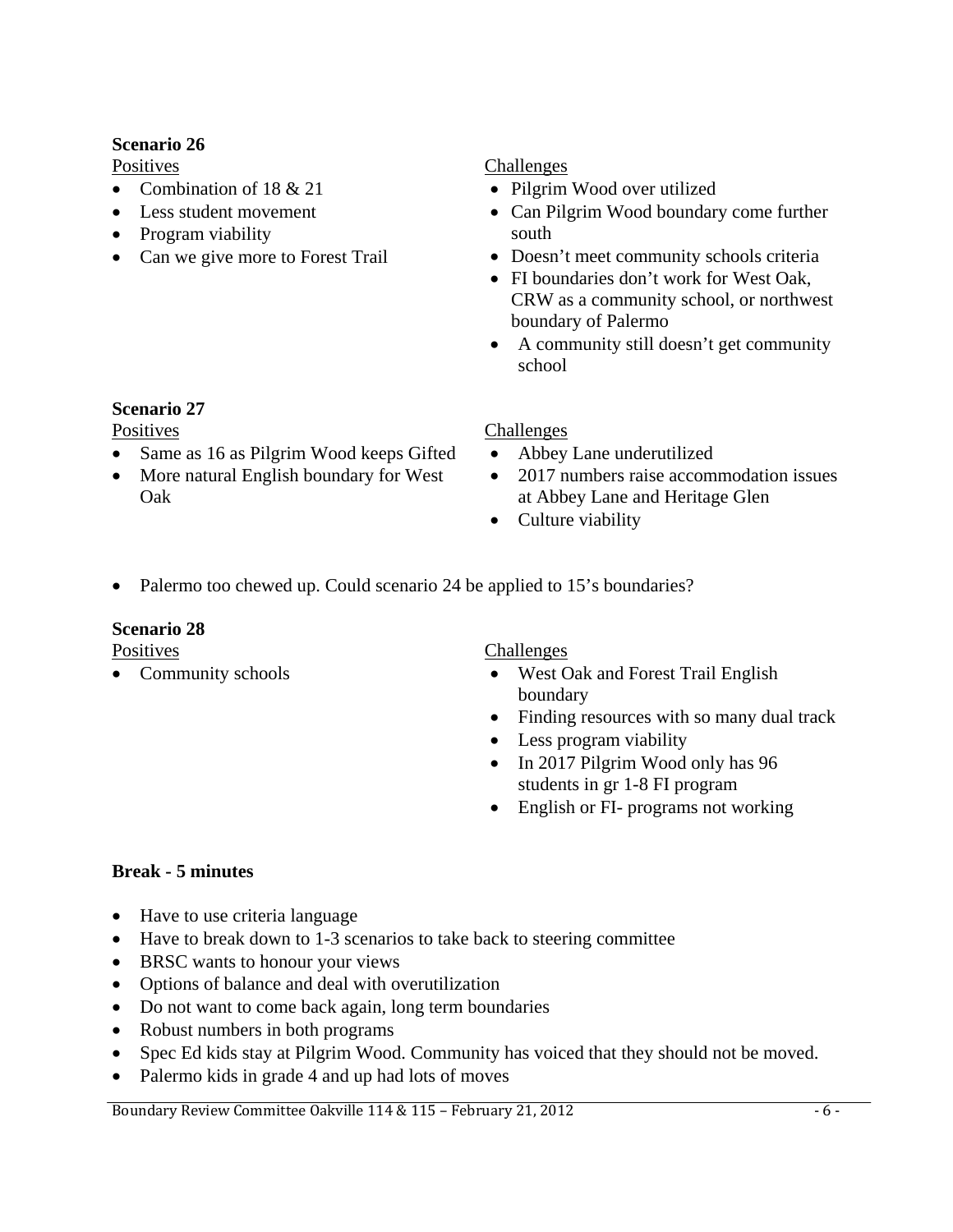Which is better scenario 27 or scenario 16?

- Only difference is the spec ed students
- **Remove 16 and keep 27**
- Move communication classes to Abbey Lane and keep Gifted at Pilgrim Wood

Which is better scenario 23 or scenario 24?

- **Eliminate 23**
- **Keep 24**

Scenario 28?

• **Eliminate 28**

Scenario 26?

• Pilgrim Wood boundary would have to move

Is there a scenario we like best from remaining? Scenarios 18, 21, 22, 24 25 26 and 27

Which is better scenario 21 or scenario 25?

- Heritage Glen is over utilized in both
- **Scenario 21 and 25 eliminated**

What criteria does Scenario 24 meet?

- Fiscal responsibility
- Accommodation
- Red spot at top of boundary needs to be tweaked
- Meets program viability and utilization
- Take little crown removed and keep them at Palermo

Remaining scenarios 26, 24, 22 and 18

- **Scenario 26 eliminated**
- Agreed **Scenario 24 to go forward** with a tweak to the northwest area of Palermo

Scenario 18

- If Gr.1-6 moved from Palermo, kids who went to Lorne Skuce for holding school will be moved
- Palermo goes up to 18 portables
- Proviso for scenarios 18 and 27 that if 5 yrs out they split that northwest section? When you move into a school, you can't be told that if the school goes over a certain mark that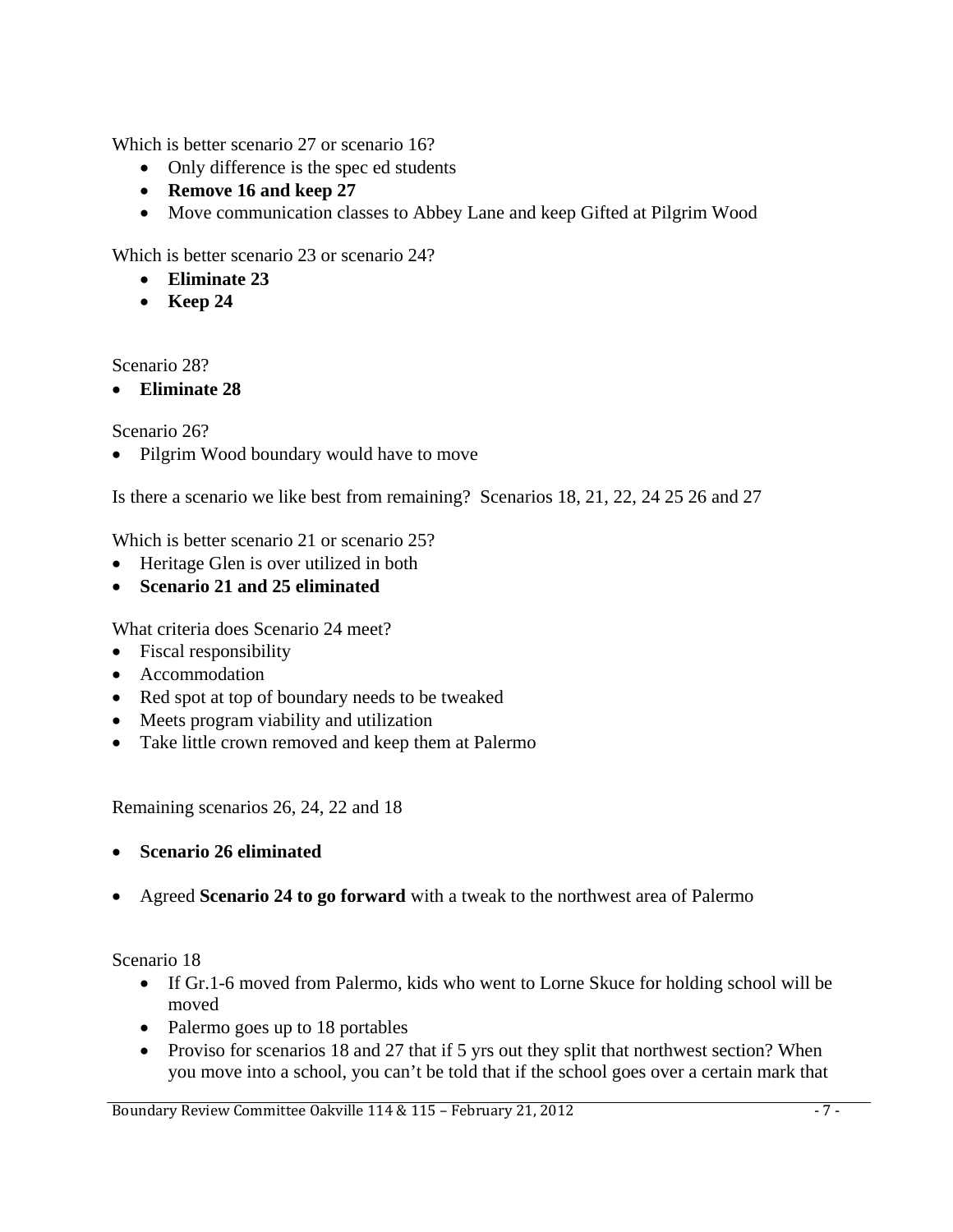you have to move. Parents won't like it. Could say that there might be room in a class when the numbers still go under the set mark

• Too difficult to have a proviso like this

# **Scenario 24 goes forward and 18 is eliminated**

Remaining scenarios – 22, 24, 27

# **Comments / Concerns:**

- Fiscal responsibility for dual track start up for 6 schools will take 5-7 years for full libraries
- Where do fundraising dollars go?
- Save on busing
- While growing classes, older grades do get bigger
- Policy to cap FI programs was discussed
- Displacement of many kids if making Forest Trail and West Oak dual track
- Forest Trail kids split into 5 schools.
- Can we just send 3 scenarios to BRSC to decide scenarios 22, 24, 27?
- Scenario 27 look at English boundary for West Oak and look at northwest corner of Palermo

Director Euale told the committee that they have the same power that the last BRC had. Have we reached a scenario for the long term?

Committee thanked for hard work to get to 3 scenarios.

- Thoughtfulness and difficulty getting to some points. Some points pretty contentious.
- We have heard all your points.
- Recommendation to the board will have some points that some people won't like.
- What goes to the board will be a very good decision and will be good for kids.
- We have really good program
- Q. Will the scenarios that go to director go out to BRC.
- A. Yes, on the same day that it goes to Board on March  $2<sup>nd</sup>$
- Q. Can school rep can tell community that they are going on web
- A. Yes. Scenarios will go up tomorrow
- Q. Is there an appellate body after decision of Board
- A. David can only appeal if they have break a rule

# **Timelines:**

|              | March 2 <sup>nd</sup> Director's Report to the Trustees in Board package         |
|--------------|----------------------------------------------------------------------------------|
|              | March 7 <sup>th</sup> Scenarios and Director's recommendation presented to Board |
| Open Meeting |                                                                                  |
|              | March 21 <sup>st</sup> Trustee decision made at Open Meeting                     |
|              |                                                                                  |